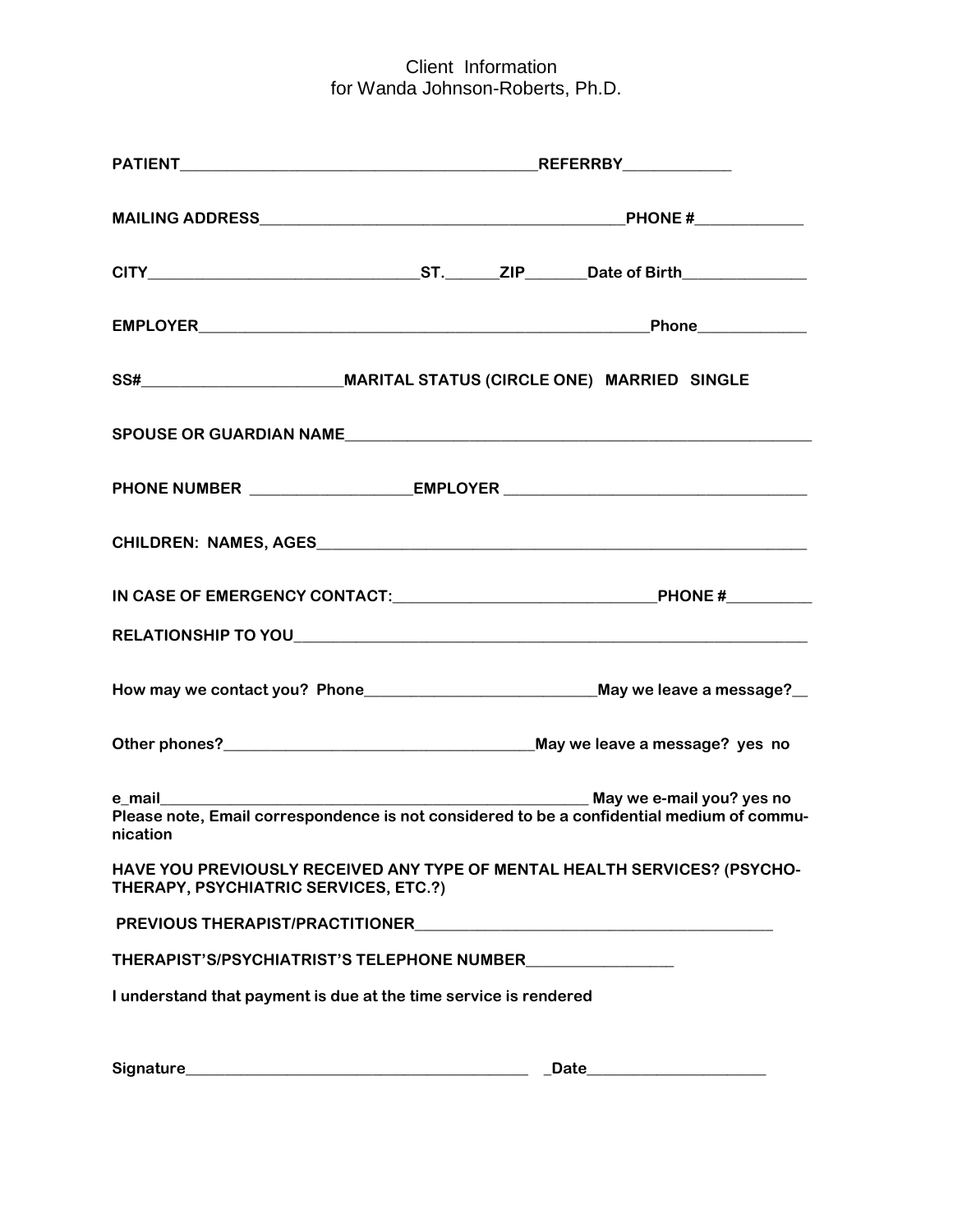| <b>Primary Insurance</b>                                                                                                                                                                                                                                              |  |  |  |  |
|-----------------------------------------------------------------------------------------------------------------------------------------------------------------------------------------------------------------------------------------------------------------------|--|--|--|--|
|                                                                                                                                                                                                                                                                       |  |  |  |  |
| circle one Self Spouse Parent Other                                                                                                                                                                                                                                   |  |  |  |  |
| Date of Birth__________________________Insurance Co.____________________________                                                                                                                                                                                      |  |  |  |  |
| ldentification #_______________________Group/Account #_____________                                                                                                                                                                                                   |  |  |  |  |
|                                                                                                                                                                                                                                                                       |  |  |  |  |
|                                                                                                                                                                                                                                                                       |  |  |  |  |
|                                                                                                                                                                                                                                                                       |  |  |  |  |
|                                                                                                                                                                                                                                                                       |  |  |  |  |
| Assignment and Instruction for Direct Payment of Doctor                                                                                                                                                                                                               |  |  |  |  |
| <b>Private or Group Health Insurance</b>                                                                                                                                                                                                                              |  |  |  |  |
|                                                                                                                                                                                                                                                                       |  |  |  |  |
|                                                                                                                                                                                                                                                                       |  |  |  |  |
|                                                                                                                                                                                                                                                                       |  |  |  |  |
| pany pay Wanda Johnson-Roberts, Ph.D. The payment will not exceed my indebted-<br>ness to the above mentioned assignee, and I have agreed to pay, in a current man-<br>ner, any balance of said professional service charges over and above the insurance<br>payment. |  |  |  |  |
| A photocopy of this Assignment shall be considered as effective and valid as the<br>original.                                                                                                                                                                         |  |  |  |  |
| I also authorize the release of any information pertinent to my case to any insurance<br>company, adjuster or attorney involved in this case.                                                                                                                         |  |  |  |  |
| Signature of patient or parent/guardian<br><b>Date</b>                                                                                                                                                                                                                |  |  |  |  |

**Witness**

**\_\_\_\_\_\_\_\_\_\_\_\_\_\_\_\_\_\_\_\_\_\_\_\_\_\_\_\_\_\_\_\_\_\_\_\_\_\_\_\_\_\_\_\_\_\_\_\_\_\_**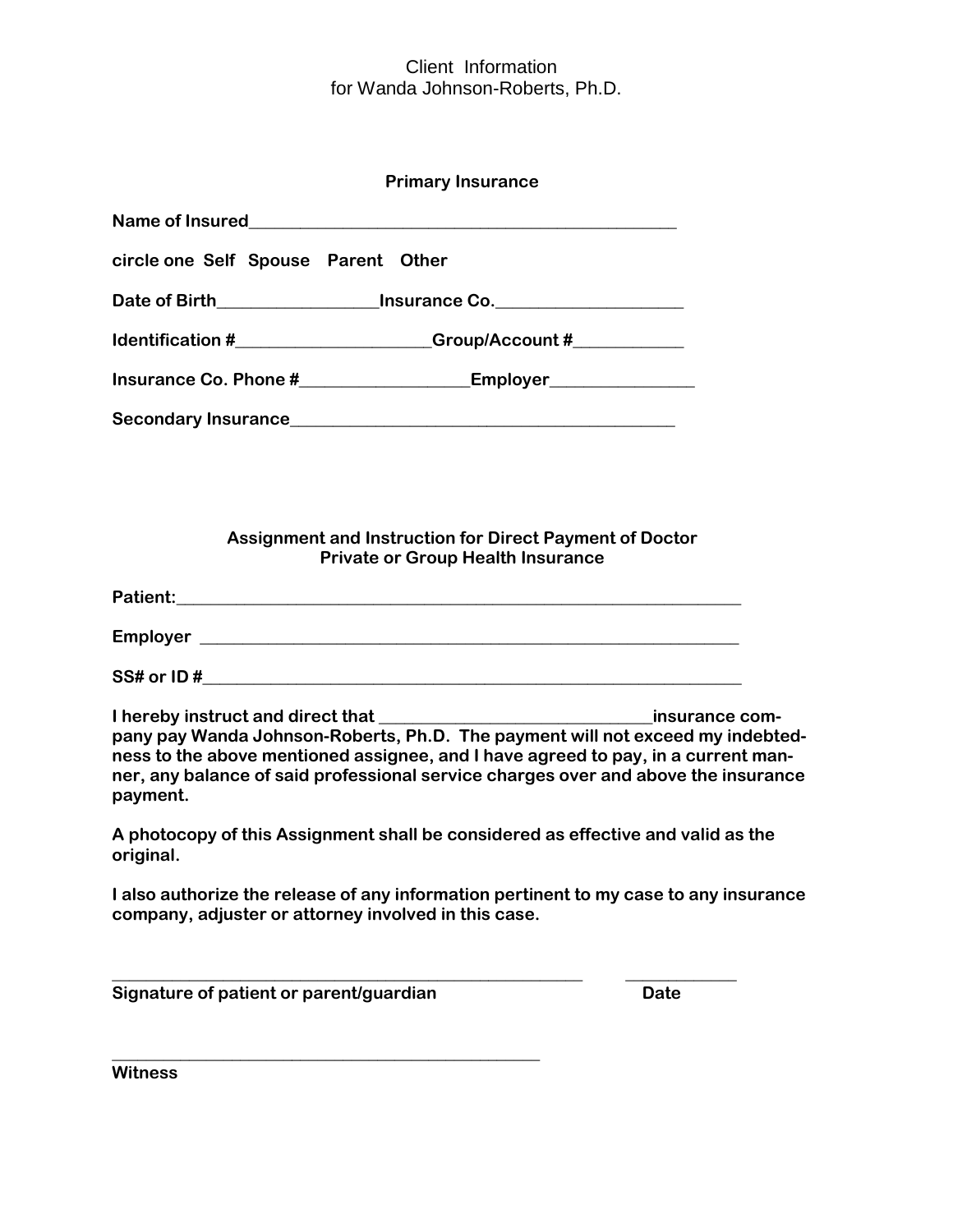# **Wanda Johnson-Roberts, Ph.D. 1201 N. Watson Rd., Suite 144 Arlington, TX, 76006 Telephone 817-633-2092 Fax 817-633-2094 [doctorwanda.org](http://doctorwanda.org/) e-mail dr\_wanda@sbcglobal.net**

# **Client Information and Consent**

**Dr. Wanda Johnson-Roberts is a licensed professional counselor and a licensed marriage and family therapist engaged in private practice, providing mental health services directly to clients and as an independent contractor provider for various managed care entities.** 

## **Mental Health Services**

**While it may not be easy to seek help from a mental health professional, it is hoped that you will be better able to understand your situation and feelings and move toward resolving your difficulties. The therapist, using her knowledge of human development and behavior will make observations about situations as well as suggestions for new ways to approach them. It will be important to you to explore your own feelings and thoughts and to try new approaches in order for change to occur. You may bring other family members to therapy sessions if you feel it would be helpful or if this is recommended by your therapist.** 

## **Appointments**

**Appointments are made by calling 871-633-2092 Monday through Friday between the hours of 9:00 a.m and 3:00 p.m. Please call to cancel or reschedule appointments at least 24 hours in advance or you will be charged for the missed appointment. Third-party payers will not usually cover or reimburse for missed appointments.**

## **Number of Visits**

**The number of sessions needed depends on many factors and will be discussed by the therapist.**

## **Length of Visits**

**Therapy sessions are 45-60 minutes in length. Psychological testing may take longer.**

## **Relationships**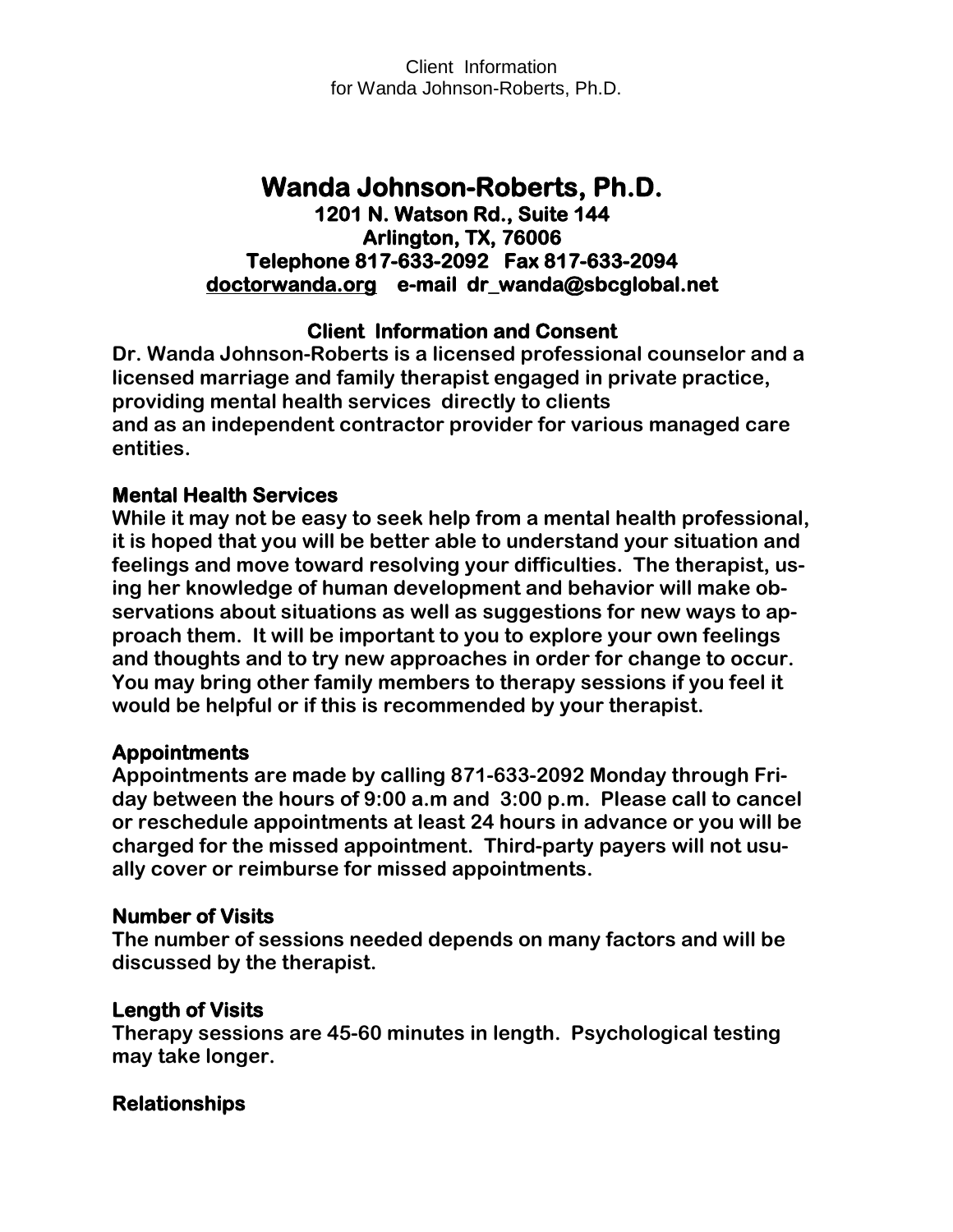**Your relationship with the therapist is a professional and therapeutic relationship. In order to preserve this relationship, it is imperative that the therapist not have any other type of relationship with you. Personal and/or business relationships undermine the effectiveness of the therapeutic relationship. The therapist cares about helping you but is not in a position to be your friend or to have a personal relationship with you. Gifts, bartering, and trading services are not appropriate and should not be shared between you and the therapist.**

#### **Goals, Purposes and Techniques of Therapy**

**There may be alternative ways to effectively treat the problem you are experiencing. It is important for you to discuss any questions you may have regarding the treatment recommended by the therapist and to have input into setting the goals of your therapy. As therapy progresses these may change. The initial goals, purposes and techniques of therapy agreed upon by you and the therapist will be decided in the first or second session.** 

#### **Cancellations**

**Cancellations must be received at least 24 hours before your scheduled appointment, other-wise you will be charged the customary fee for the missed appointment. You are responsible for calling to cancel or reschedule your appointment.**

## **Payment for Services**

**The charge for your initial session is \$150.00 and \$125.00 for any subsequent session. Dr. Johnson-Roberts does not normally accept assignment of insurance benefits but may be do so in connection with certain managed care contracts. We look to you for full payment of your account and you will be responsible for payment of all charges. Different co-payments are required by various group-coverage plans. Your co-payment is based on the Mental Health Policy selected by your employer or purchased by you. In addition, the co-pay may be different for the first visit than for subsequent visits. You are responsible for and are expected to pay your co-pay portion of the undersigned therapist's charges for services at the time the services are provided. It is recommended that you determine your co-payment before your first visit by calling your benefits office or insurance company.**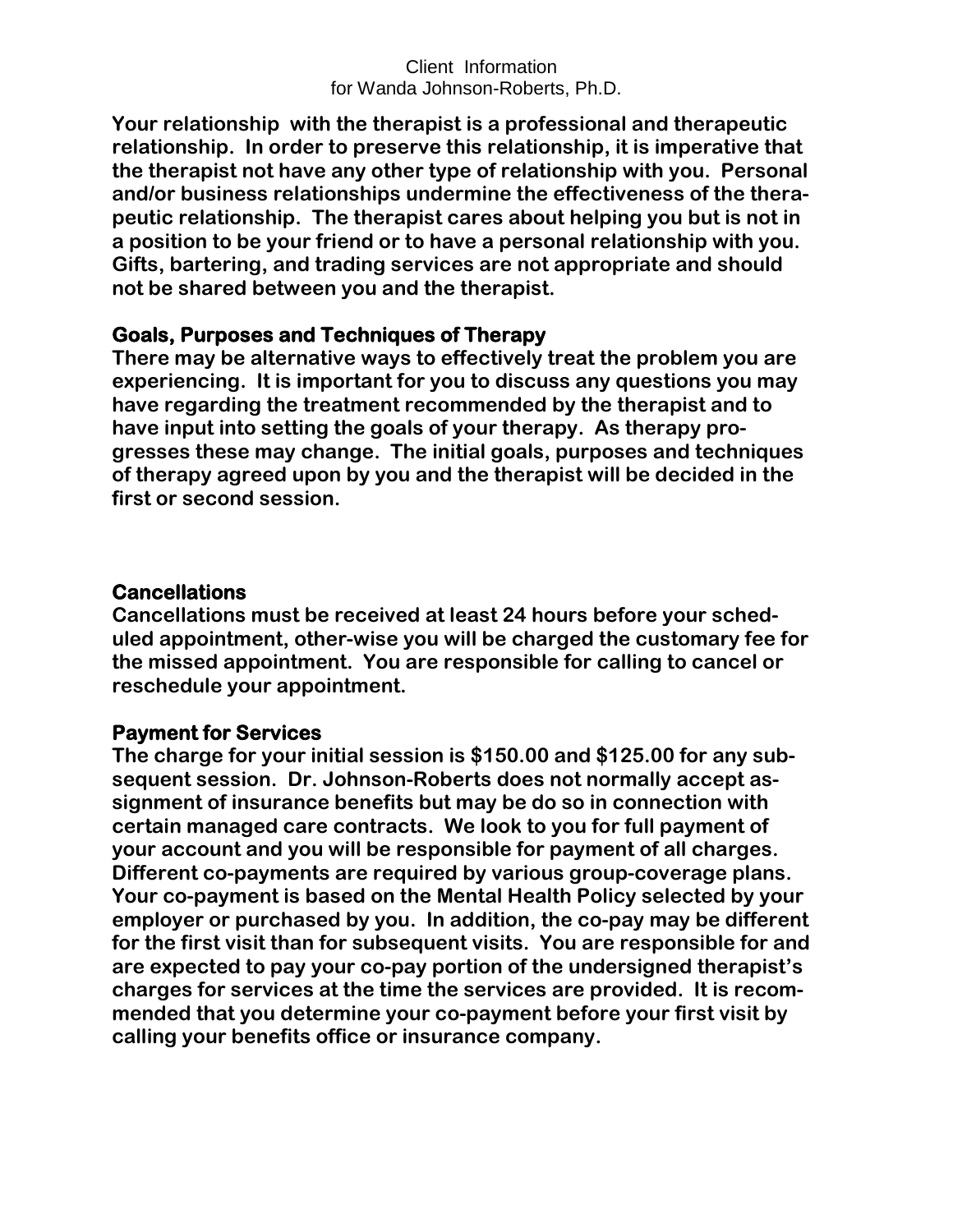**Although it is the goal of the therapist to protect confidentiality of all records, there may be times when disclosure of your records or testimony will be compelled by law. Confidentiality and exceptions to confidentiality are discussed below. In the event disclosure of your records or the therapist's testimony are requested by you, or are required by law, you will be responsible for and expected to pay the costs involved in producing the record and the therapist's normal hourly rate for the time involved in preparing for and giving testimony. Such payments are to be made at the time, or prior to the time these services are rendered by the therapist. The therapist may require a deposit for anticipated court appearance and preparation.**

## **Confidentiality**

**Discussions between a therapist and a client are confidential. No information will be released without the client's written consent unless mandated by law. Possible exceptions to confidentiality include but are not limited to the following situations: child abuse, abuse of the elderly or disabled, abuse of patients in mental health facilities, sexual exploitation: AIDS/HIV infection and possible transmission, criminal prosecutions, child custody cases; suits in which the mental health of a party is an issue; situations where the therapist has a duty to disclose or where in the therapist's judgment, it is necessary to warn, notify, or disclose: fee disputes between the therapist and the client; a negligence suite brought by the client against the therapist or filing of a complaint with a licensing board or other state or federal regulatory authority. FOR FURTHER INFORMATION, REVIEW THE NOTICE OF PRIVACY PRAC-TICES FURNISHED TO YOU BY YOUR THERAPIST IN CONJUNCTION WITH THE CLIENT INFORMATION AND CONSENT DOCUMENT. If you have any questions regarding confidentiality you should bring them to the attention of your therapist when you and the therapist discuss this matter further. By signing this information with all persons mandated by law with the agency that referred you and the managed care company and/or insurance carrier responsible for providing your mental health care services and payment for those services, you are also releasing and holding harmless the therapist from any departure from you right of confidentiality that may result.**

## **Risks of Therapy**

**Therapy is the greek word for change. You may learn things about yourself that you don't like. Often growth cannot occur until you experience and confront issues that induce you to feel sadness, sorrow, anxiety, or pain. The success of our work together depends on the**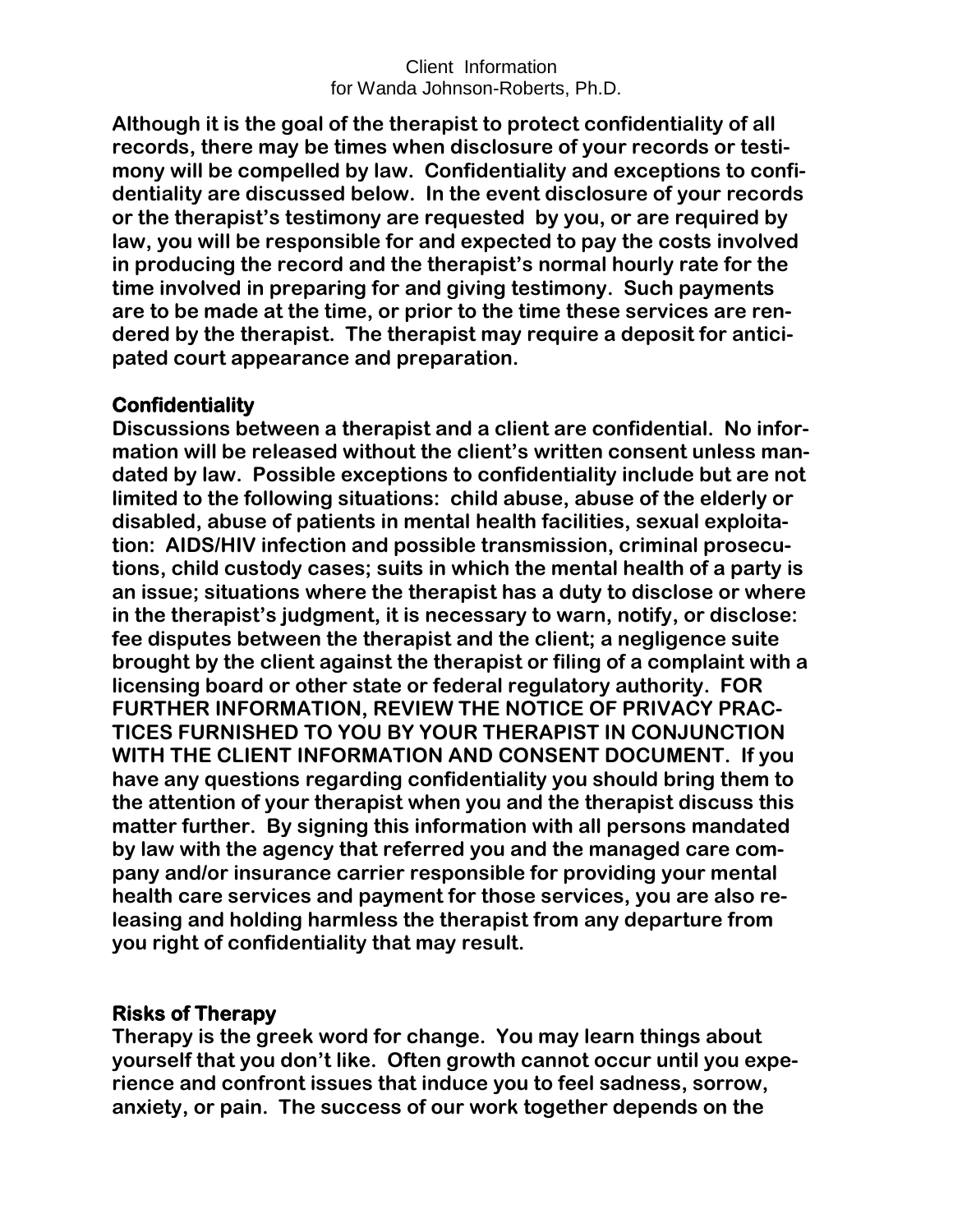**quality of the efforts on both our parts, and the realization that you are responsible for lifestyle choices/changes that may result from therapy. Specifically, one risk of marital therapy is the possibility of exercising the divorce options.**

## **After Hours Emergencies**

**A mental health professional or your therapist is on call when your therapist's office is closed and can be reached for emergencies on a 24 hour, seven days per week basis, by calling the office number. If the office is closed, you will be directed to leave your number in the emergency selection and your therapist will call you back. Emergencies are urgent issues requiring immediate action.**

## **Therapist's Incapacity or Death**

**I acknowledge that, in the event that the therapist becomes incapacitated or dies, it will become necessary for another therapist to take possession of my file and records. That therapist is bound by the same confidentiality requirements as my therapist. By signing this information and consent form, I give my consent to allow another Licensed Mental Health Professional selected by the therapist to take possession of my file and records and provide with copies upon request, or to deliver them to the therapist of my choice. I will select a successor therapist within a reasonable time and will notify the appointed licensed mental health professional.**

## **Duty to Warn**

**In the event that the undersigned therapist reasonably believes that I am in danger, physically or emotionally, to myself or another person, I specifically consent for the therapist to warn the person in danger and to contact any person in a position to prevent harm to myself or another person. In addition to medical and law enforcement personnel, and the following persons:**

| <b>Name</b> | <b>Telephone Num-</b> |
|-------------|-----------------------|
| ber         |                       |

**This information is to be provided at my request for use by said persons only to prevent harm to myself or another person. This authorization shall expire upon the termination of my therapy with the therapist. I acknowledge that I have the right to revoke this authorization in writing at any time to the extent the therapist has not taken action in reliance**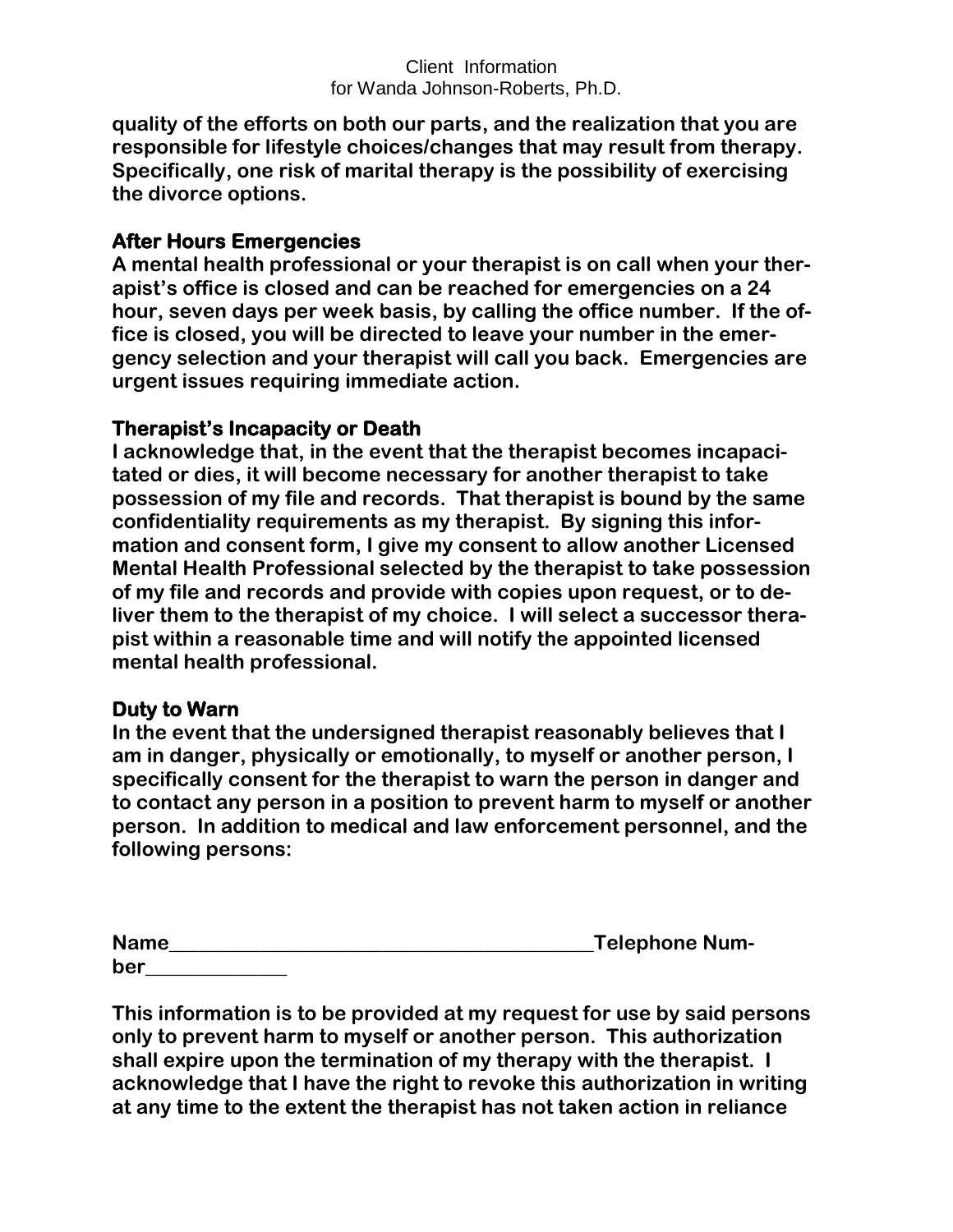**on this authorization. I further acknowledge that even if I revoke this authorization, the use and disclosure of my protected health information could possibly still be permitted by law as indicated in the copy of the Notice of Privacy Practices of the therapist that I have received and reviewed. I have been advised by the therapist of the potential of the re-disclosure of my protected health information by the authorized recipients and that it will no longer be protected by the Federal Privacy Rule.**

**I further acknowledge that the treatment provided to me by Dr. Roberts was conditional on my providing this authorization.**

# **Limits of Confidentiality**

**Contents of all therapy sessions are considered to be confidential. Both verbal information and written records about a client cannot be shared with another party without the written consent of the client or the client's legal guardian. Noted exceptions are as follows:**

# **Duty to Warn and Protect**

**When the client discloses intentions or a plan to harm another person, the mental health professional is required to warn the intended victim and report this information to legal authorities. In cases in which the client discloses or implies a plan for suicide, the health care professional is required to notify legal authorities and make reasonable attempts to notify the family of the client.**

## **Abuse of Children and Vulnerable Adults**

**If a client states or suggests that he or she is abusing a child (or vulnerable adult) or has recently abused a child (or vulnerable adult) or a child (or vulnerable adult) is in danger of abuse, the mental health professional is required to report this information to the appropriate social service and/or legal authorities.**

## **Prenatal Exposure to Controlled Substances**

**Mental Health care professionals are required to report admitted prenatal exposure to controlled substances that are potentially harmful.**